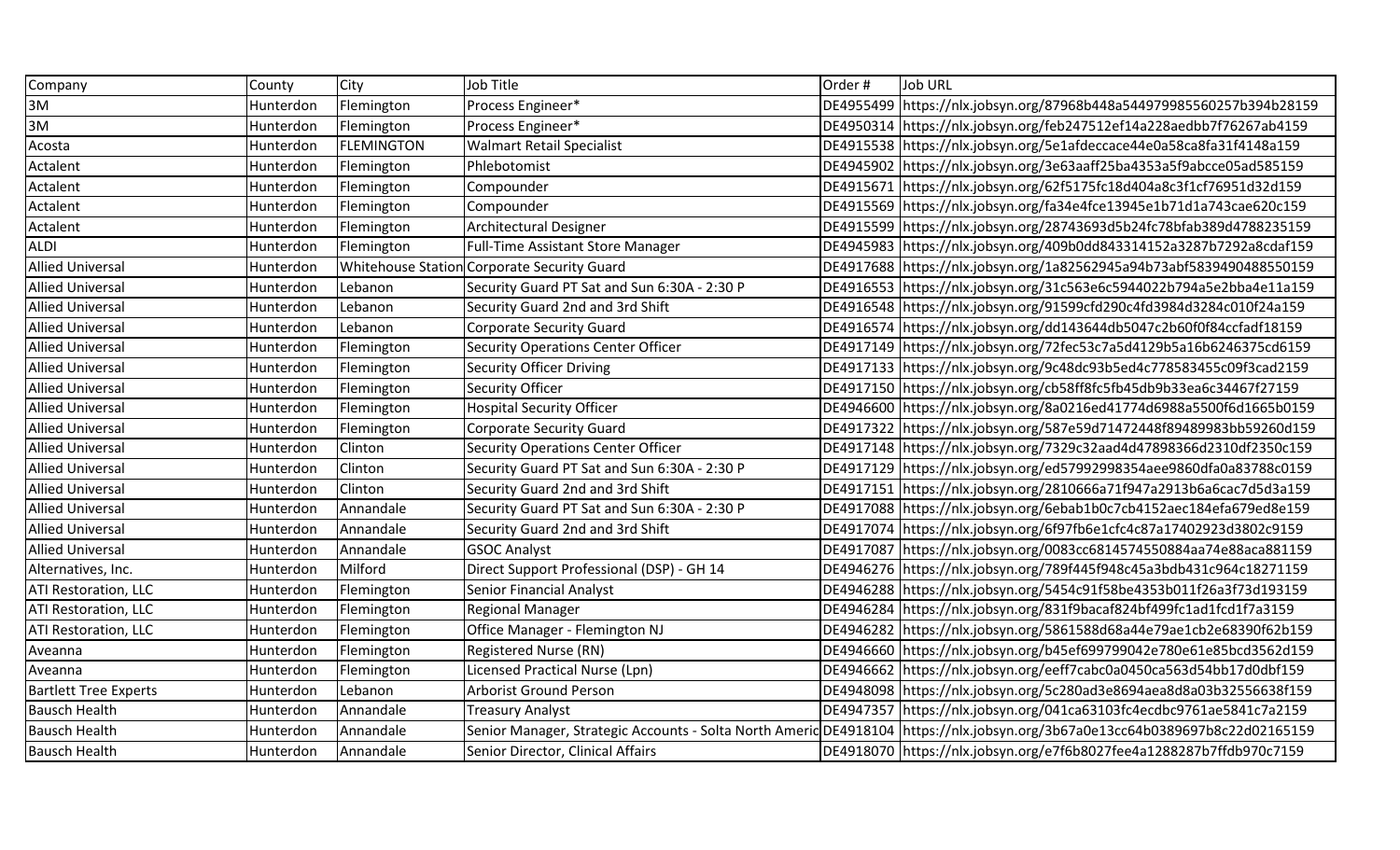| <b>Bausch Health</b>                  | Hunterdon | Annandale    | <b>Financial Analyst I</b>                                       | DE4947377 https://nlx.jobsyn.org/a1e6260cbf3742109ef64feca306574f159                                                                               |
|---------------------------------------|-----------|--------------|------------------------------------------------------------------|----------------------------------------------------------------------------------------------------------------------------------------------------|
| <b>Bausch Health</b>                  | Hunterdon | Annandale    |                                                                  | Director, Strategic Accounts and Physician Relations - SolDE4918166  https://nlx.jobsyn.org/0b0eb5e96c3a4bee903759e153b3f8e2159                    |
| Best Buddies International, Inc.      | Hunterdon | Flemington   | Deputy Director, Communications and Stewardship                  | DE4911437 https://nlx.jobsyn.org/2f00d4f75b3044519315674b4746a9e2159                                                                               |
| <b>BJs Wholesale Club</b>             | Hunterdon | Flemington   | Meat Manager                                                     | DE4924573 https://nlx.jobsyn.org/88b21955ff39488b8dbe140e9510b9f7159                                                                               |
| Burlington                            | Hunterdon | Flemington   | <b>Retail Store Supervisor</b>                                   | DE4918592 https://nlx.jobsyn.org/e5c25a7e2b824e3cad3e136f9388d5a4159                                                                               |
| Burlington                            | Hunterdon | Flemington   | <b>Retail Store Closing Lead</b>                                 | DE4918514   https://nlx.jobsyn.org/6907509282264ff38b0eb29ae8bb817f159                                                                             |
| Burlington                            | Hunterdon | Flemington   | Retail Sales Associate                                           | DE4918543 https://nlx.jobsyn.org/2309db0eff0e4d538b2928665fc03cd9159                                                                               |
| Burlington                            | Hunterdon | Flemington   | <b>Retail Receiving Associate</b>                                | DE4918423 https://nlx.jobsyn.org/4bc460c3387f46d7b58a9a56d25abf14159                                                                               |
| Burlington                            | Hunterdon | Flemington   | Cashier Associate                                                | DE4918419 https://nlx.jobsyn.org/b30187feac1b4c869a32822f483dd949159                                                                               |
| C&A Industries, LLC                   | Hunterdon | Flemington   | RN / REGISTERED NURSE / OR RN / PERIOPERATIVE RN /               | DE4947510 https://nlx.jobsyn.org/bf7d40a14385421e9e41215b58b92437159                                                                               |
| C&A Industries, LLC                   | Hunterdon | Flemington   | <b>CRISIS X-RAY TECH</b>                                         | DE4918465 https://nlx.jobsyn.org/e446c1626d58407c9e40352dce0b7fb4159                                                                               |
| Chubb                                 | Hunterdon |              | Whitehouse Station VP IT HR Transformation                       | DE4962153 https://nlx.jobsyn.org/81e145c8e03d4d16bdaffea13c2effaf159                                                                               |
| Chubb                                 | Hunterdon |              | Whitehouse Station Streamline Underwriter                        | DE4913772 https://nlx.jobsyn.org/9eb69e72dbdc40b9af53c3220fc60ca3159                                                                               |
| Chubb                                 | Hunterdon |              | Whitehouse Station Solution Architect Oracle HCM                 | DE4962221  https://nlx.jobsyn.org/23387d6f5ba14bcb9d61b74cc2b074f2159                                                                              |
| Chubb                                 | Hunterdon |              | Whitehouse Station Security Lead Oracle HCM                      | DE4962246  https://nlx.jobsyn.org/e1979120045b443ca4404f2d5d0e222c159                                                                              |
| Chubb                                 | Hunterdon |              | Whitehouse Station PRS Operations Supervisor                     | DE4962036 https://nlx.jobsyn.org/3606ad0e9677402c880b29b4b04f0b85159                                                                               |
| Chubb                                 | Hunterdon |              | Whitehouse Station Lead HCM Cloud Developer                      | DE4962302 https://nlx.jobsyn.org/4307b46903934c7bb97dce932d927f42159                                                                               |
| Chubb                                 | Hunterdon |              | Whitehouse Station Business Development Manager - Personal Lines | DE4962142 https://nlx.jobsyn.org/d2a5968fcbd54a238408ad4a41d0e8bd159                                                                               |
| Chubb                                 | Hunterdon |              |                                                                  | Whitehouse Station Assistant Vice President, Claim Manager, Professional Lia DE4962188  https://nlx.jobsyn.org/9ccbc38f6cb54cc29a045420b92afabb159 |
| Chubb                                 | Hunterdon |              | Whitehouse Station Administrative Assistant                      | DE4944729 https://nlx.jobsyn.org/02c8ab837b364a668d8234705b212b54159                                                                               |
| <b>Cognizant Technology Solutions</b> | Hunterdon |              | Whitehouse Station Informatica Developer                         | DE4962046   https://nlx.jobsyn.org/bcfa23d650e541429554de0afa40fe83159                                                                             |
| <b>Construction Specialties, LLC</b>  | Hunterdon | Lebanon      | Key Account Manager                                              | DE4917959   https://nlx.jobsyn.org/2805ea768f51438495781bc841e3edee159                                                                             |
| Curia                                 | Hunterdon | Lebanon      | <b>Quality Control Analyst III</b>                               | DE4918185 https://nlx.jobsyn.org/1744c9b1de8a4fbbb436288d119fe13c159                                                                               |
| Curia                                 | Hunterdon | Lebanon      | <b>Analytical Chemist II</b>                                     | DE4947250 https://nlx.jobsyn.org/64f8381c156944a4b2d73aed944649e8159                                                                               |
| <b>CVS Health</b>                     | Hunterdon | Flemington   | <b>Staff Pharmacist FT</b>                                       | DE4918788   https://nlx.jobsyn.org/1a08ae32e5904969942ce74bebc74943159                                                                             |
| <b>CVS Health</b>                     | Hunterdon | Flemington   | <b>Operations Supervisor</b>                                     | DE4947674 https://nlx.jobsyn.org/52c7578db9654d59a9ee144a236e3f89159                                                                               |
| <b>CVS Health</b>                     | Hunterdon | Flemington   | <b>Operations Supervisor</b>                                     | DE4947671   https://nlx.jobsyn.org/a1174cc96197440ea687d1ebb2157040159                                                                             |
| <b>CVS Health</b>                     | Hunterdon | Flemington   | <b>Operations Manager</b>                                        | DE4918781 https://nlx.jobsyn.org/4673be31776b416a90d80d22747c13f0159                                                                               |
| <b>Driveline Retail Merchandising</b> | Hunterdon | Lambertville | Retail Merchandiser - Bilingual                                  | DE4918271 https://nlx.jobsyn.org/9e4a5eb2065b4d57b85335fc6af5561d159                                                                               |
| <b>Driveline Retail Merchandising</b> | Hunterdon | Lambertville | Master Retail Merchandiser                                       | DE4947402 https://nlx.jobsyn.org/be55f9b2132f4891bcf2ff03d8587a7d159                                                                               |
| <b>Driveline Retail Merchandising</b> | Hunterdon | Lambertville | Master Retail Merchandiser                                       | DE4918260   https://nlx.jobsyn.org/5ef95e0fd4b6426698ff395489d55e5d159                                                                             |
| <b>Driveline Retail Merchandising</b> | Hunterdon | Lambertville | Flex Retail Merchandiser                                         | DE4947460 https://nlx.jobsyn.org/cf42e20ae2ac46b89baf30b3f8826b0c159                                                                               |
| <b>Driveline Retail Merchandising</b> | Hunterdon | Lambertville | Flex Retail Merchandiser                                         | DE4947396 https://nlx.jobsyn.org/4d37d7904e664f79b5ea8a6c602864c6159                                                                               |
| <b>Driveline Retail Merchandising</b> | Hunterdon | Lambertville | Flex Retail Merchandiser                                         | DE4918286 https://nlx.jobsyn.org/91a37e7cd3104f229f4bee2a55aef643159                                                                               |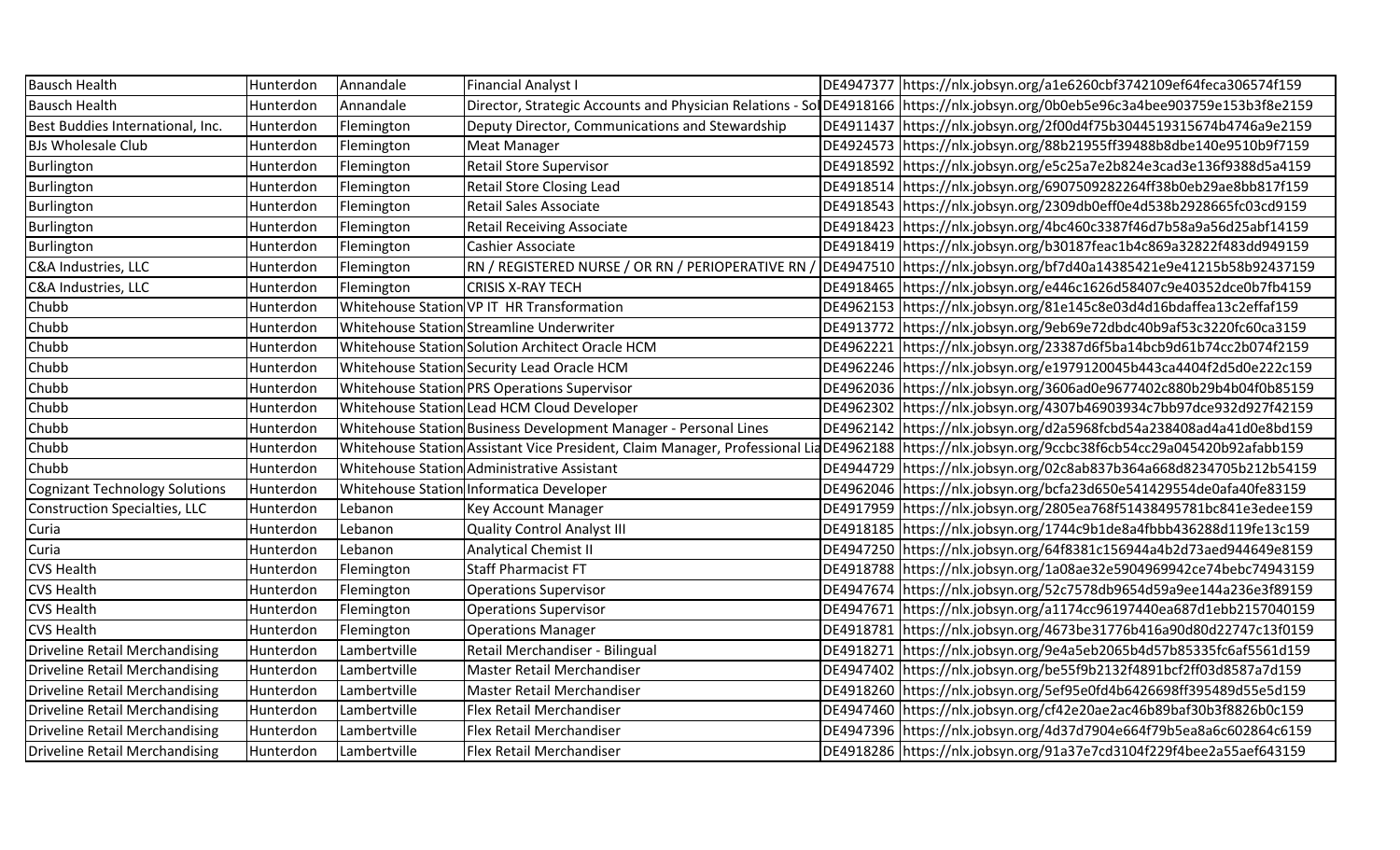| ExxonMobil                                    | Hunterdon | Annandale                       |                                                |           | Performance Testing Automotive Technician (Mechanic) DE4948352 https://nlx.jobsyn.org/611e4f74ac4d4406b837f36be5525773159 |
|-----------------------------------------------|-----------|---------------------------------|------------------------------------------------|-----------|---------------------------------------------------------------------------------------------------------------------------|
| Ferrellgas                                    | Hunterdon | <b>Three Bridges</b>            | Service Scheduler                              |           | DE4919946 https://nlx.jobsyn.org/02e920f957c249ae8f352a4c0d719447159                                                      |
| Ferrellgas                                    | Hunterdon | <b>Three Bridges</b>            | Service Scheduler                              |           | DE4913346 https://nlx.jobsyn.org/675e75f9a7494ca3b27d1bc97e81d59f159                                                      |
| Ferrellgas                                    | Hunterdon | <b>Three Bridges</b>            | <b>General Laborer</b>                         |           | DE4919936 https://nlx.jobsyn.org/008d3ea7ae5d4a009a8ad6076c0b926d159                                                      |
| Ferrellgas                                    | Hunterdon | <b>Three Bridges</b>            | <b>General Laborer</b>                         |           | DE4913351 https://nlx.jobsyn.org/5cf4fb8185a448f5b0c1da0a6d9e9551159                                                      |
| Fresenius Medical Care North Ame Hunterdon    |           | Flemington                      | <b>PCT</b>                                     |           | DE4919074   https://nlx.jobsyn.org/15372205d3a44ad6a1176befaa44d9e4159                                                    |
| <b>Goddard School</b>                         | Hunterdon | Clinton                         | <b>Assistant Teacher</b>                       |           | DE4948591 https://nlx.jobsyn.org/68fa89547a624a76930786ff2c96e06a159                                                      |
| <b>Goddard School</b>                         | Hunterdon | <b>CLINTON</b>                  | Lead Teacher                                   |           | DE4948590 https://nlx.jobsyn.org/2f1cd87138b8473992d00f426e8db5e7159                                                      |
| <b>Green Power Energy</b>                     | Hunterdon | Flemington                      | Solar PV Designer                              |           | DE4947194 https://nlx.jobsyn.org/f7720a0ad3a44dda855676b397e4893f159                                                      |
| <b>Green Power Energy</b>                     | Hunterdon | Flemington                      | <b>Canvassing Manager</b>                      |           | DE4918124 https://nlx.jobsyn.org/ac5067aaa15d44158d190ee951bf2584159                                                      |
| Hunterdon Central Regional High S Hunterdon   |           | Flemington                      | House Office Secretary                         |           | DE4955368 https://nlx.jobsyn.org/4d2ad3e4e6ac4df5aa710d2977b91d01159                                                      |
| Hunterdon Health Care System                  | Hunterdon |                                 | Whitehouse Station Medical Assistant Certified |           | DE4949838 https://nlx.jobsyn.org/c8f0c1cc303243f4afc834b6d4921f45159                                                      |
| Hunterdon Health Care System                  | Hunterdon | Whitehouse Station Lifeguard    |                                                |           | DE4949836 https://nlx.jobsyn.org/52a3d7dcdb2e41eda59be45b668a71dd159                                                      |
| Hunterdon Health Care System                  | Hunterdon | Milford                         | <b>Faculty Physician</b>                       |           | DE4948723 https://nlx.jobsyn.org/c31a18948ef34d8b8daf9d6157be0f8d159                                                      |
| Hunterdon Health Care System                  | Hunterdon | Flemington                      | UR Insurance Representative                    |           | DE4948425 https://nlx.jobsyn.org/db3427e0c41e4d65bfaf36d88f13c8c5159                                                      |
| Hunterdon Health Care System                  | Hunterdon | Flemington                      | RN - Operating Room                            |           | DE4920517 https://nlx.jobsyn.org/a26370bc06b9460895291845c64133af159                                                      |
| Hunterdon Health Care System                  | Hunterdon | Flemington                      | <b>RN</b> - Operating Room                     |           | DE4920516 https://nlx.jobsyn.org/b30cdbe24db64258af7192fc7768cb2f159                                                      |
| Hunterdon Health Care System                  | Hunterdon | Flemington                      | RN - Operating Room                            |           | DE4920495 https://nlx.jobsyn.org/297fa65a00444c418704d5a4a51bbcd9159                                                      |
| Hunterdon Health Care System                  | Hunterdon | Flemington                      | Radiographer                                   |           | DE4948429 https://nlx.jobsyn.org/45fc8416b32e4d83971b4177784da2b3159                                                      |
| Hunterdon Health Care System                  | Hunterdon | Flemington                      | Program Coordinator                            |           | DE4948434 https://nlx.jobsyn.org/6e7cad7eead64dabbbc0921fc0d353ed159                                                      |
| Hunterdon Health Care System                  | Hunterdon | Flemington                      | PC Analyst                                     |           | DE4948446 https://nlx.jobsyn.org/f1a41ee110ec4e41b7ccf0ba6b4acf1d159                                                      |
| Hunterdon Health Care System                  | Hunterdon | Flemington                      | <b>Patient Service Coordinator</b>             |           | DE4920496 https://nlx.jobsyn.org/5d7f87d4408945dfab0b7f3092d0edda159                                                      |
| Hunterdon Health Care System                  | Hunterdon | Flemington                      | <b>Outpatient LPN</b>                          |           | DE4948433 https://nlx.jobsyn.org/f5b90b16bf4f434899d66a8a05295bde159                                                      |
| Hunterdon Health Care System                  | Hunterdon | Flemington                      | <b>Medical Assistant Non Certified</b>         |           | DE4948440 https://nlx.jobsyn.org/f566a2c1916549d998bb40a4c23b62f5159                                                      |
| Hunterdon Health Care System                  | Hunterdon | Flemington                      | <b>Medical Assistant Non Certified</b>         |           | DE4948430 https://nlx.jobsyn.org/cd72004e968d45a0a1f4e3b4fe1b2135159                                                      |
| Hunterdon Health Care System                  | Hunterdon | Flemington                      | Director Wound Healing Center                  |           | DE4920515  https://nlx.jobsyn.org/052a17d92bc747f8981a4e2ad0954967159                                                     |
| Hunterdon Health Care System                  | Hunterdon | Clinton                         | <b>Advanced Practice Nurse</b>                 |           | DE4920513 https://nlx.jobsyn.org/fcad79112e5c49efad82a73c1f22e353159                                                      |
| ICONMA, LLC                                   | Hunterdon | Whitehouse Station Office Clerk |                                                |           | DE4950486 https://nlx.jobsyn.org/3ab6c33d27144910b91b8ee37fcf63cc159                                                      |
| <b>Kelly Services</b>                         | Hunterdon | Annandale                       | Laboratory Technician III                      |           | DE4922625 https://nlx.jobsyn.org/bf2fcbf60f494fee9efc77d6b3a74691159                                                      |
| <b>Kelly Services</b>                         | Hunterdon | Annandale                       | Laboratory Technician                          |           | DE4922546 https://nlx.jobsyn.org/67ba6070c1ef4a99886a5340166b58f2159                                                      |
| KinderCare Education LLC                      | Hunterdon | Flemington                      | Teachers at KinderCare at Flemington           |           | DE4912281 https://nlx.jobsyn.org/78dd868326064a0d81f9a003c613b00d159                                                      |
| Kohl's                                        | Hunterdon | Flemington                      | Part-Time Stockroom Operations Associate       |           | DE4921610   https://nlx.jobsyn.org/3cef4e00ef3b48bd83c83671a641071b159                                                    |
| Lambert Landscaping                           | Hunterdon | Annandale                       | Landscape Laborers                             | NJ1478076 |                                                                                                                           |
| Liberty Stone & Aggregates - Clinto Hunterdon |           | Clinton                         | Quarry Laborer/Operator                        |           | DE4935305 https://nlx.jobsyn.org/16ded4faf72e46f2ad71070efda39ddb159                                                      |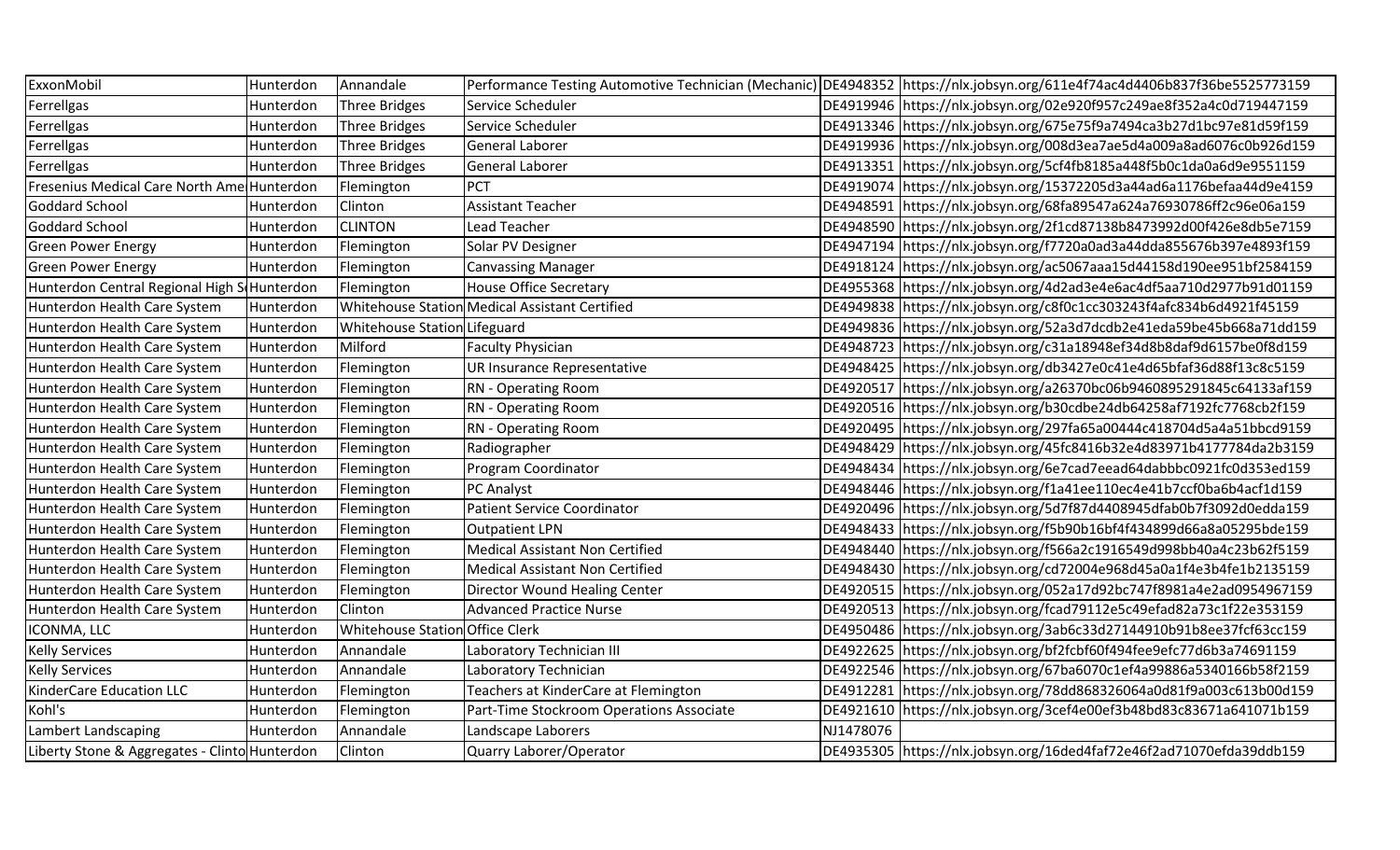| Lowe's                                       | Hunterdon | Flemington | <b>Merchandising Part Time Days</b>     |           | DE4949135 https://nlx.jobsyn.org/7690ae29b6d84062b5d663b1acdf0eec159                                                        |
|----------------------------------------------|-----------|------------|-----------------------------------------|-----------|-----------------------------------------------------------------------------------------------------------------------------|
| Lowe's                                       | Hunterdon | Flemington | FT-Cashier-Day                          |           | DE4921814 https://nlx.jobsyn.org/be69ac8b4f0340a4bc12580db07bff0e159                                                        |
| Magna-Power Electronics, Inc.                | Hunterdon | Flemington | <b>Transformer Assembler</b>            |           | DE4955578  https://nlx.jobsyn.org/b0cb792a15a241b7a92b2f20cc470748159                                                       |
| Magna-Power Electronics, Inc.                | Hunterdon | Flemington | <b>Stock Room Clerk</b>                 |           | DE4955305 https://nlx.jobsyn.org/db6c303135954b0f9ab7fa94eed5982d159                                                        |
| Magna-Power Electronics, Inc.                | Hunterdon | Flemington | Software Developer                      |           | DE4955597   https://nlx.jobsyn.org/207b0bde91824085b77aace09ac46c10159                                                      |
| Magna-Power Electronics, Inc.                | Hunterdon | Flemington | <b>Sheet Metal Fabricator</b>           |           | DE4955371 https://nlx.jobsyn.org/93da2e303c074a9a9e32e8c553bb9072159                                                        |
| Magna-Power Electronics, Inc.                | Hunterdon | Flemington | <b>Production Assembler</b>             | DE4955551 | https://nlx.jobsyn.org/083f88338b714a3cb550c0607ea21a05159                                                                  |
| Magna-Power Electronics, Inc.                | Hunterdon | Flemington | Electronic Test Technician              |           | DE4955420 https://nlx.jobsyn.org/9a15a80f8b2649349ba2480adf7a839d159                                                        |
| <b>Mallinckrodt Pharmaceuticals</b>          | Hunterdon | Hampton    | <b>Quality Operations Manager</b>       |           | DE4956198 https://nlx.jobsyn.org/a924d5ca06e4483ba11a6e66a2e9232f159                                                        |
| <b>Mallinckrodt Pharmaceuticals</b>          | Hunterdon | Hampton    | Director, Value and Access Marketing    |           | DE4956067 https://nlx.jobsyn.org/9c42fc9bb7a34b9d8d7e55aeecd0c086159                                                        |
| <b>Mallinckrodt Pharmaceuticals</b>          | Hunterdon | Hampton    | Director, Value and Access Marketing    |           | DE4924985   https://nlx.jobsyn.org/432c77bfaf7349eb869df7192dcdda9e159                                                      |
| Marriott                                     | Hunterdon | Lebanon    | Server                                  |           | DE4948892 https://nlx.jobsyn.org/9feb0a3ab7b047568c5f44489cc3754e159                                                        |
| Marriott                                     | Hunterdon | Lebanon    | <b>Night Auditor</b>                    |           | DE4948894 https://nlx.jobsyn.org/e11c51e17caa4343ace46083915dc126159                                                        |
| Mavis Tires & Brakes at Discount P Hunterdon |           | Clinton    | Automotive Assistant / Service Managers |           | DE4921728 https://nlx.jobsyn.org/454b03c879054188b765c755b4599b3e159                                                        |
| New York Life Insurance Co                   | Hunterdon | Lebanon    | CVP - Development Lead                  |           | DE4944056   https://nlx.jobsyn.org/278e69cde9864aa596f96405564f7203159                                                      |
| New York Life Insurance Company              | Hunterdon | Lebanon    | <b>CVP - Development Lead</b>           |           | DE4915932 https://nlx.jobsyn.org/ae3125de6c7346639308446fda40d946159                                                        |
| Organon & Co.                                | Hunterdon | Lebanon    | Director - Privacy Counsel              |           | DE4920474 https://nlx.jobsyn.org/442a20c642cb4e1baf082150acf2eacd159                                                        |
| Organon & Co.                                | Hunterdon | Lebanon    |                                         |           | Associate Director, Research and Development Quality ITDE4948384 https://nlx.jobsyn.org/8bfe7b9cff9f4259a388cc0bf1f62e20159 |
| Pilot Company                                | Hunterdon | Hampton    | <b>Subway Sandwich Artist</b>           | DE4949861 | https://nlx.jobsyn.org/400e5ce792cb4c1ab126d6957ce40d8e159                                                                  |
| Pilot Company                                | Hunterdon | Hampton    | Subway Sandwich Artist                  |           | DE4923489 https://nlx.jobsyn.org/216e8578ad40422591bb66e8d5440921159                                                        |
| Pilot Company                                | Hunterdon | Hampton    | Subway Cashier                          |           | DE4949859   https://nlx.jobsyn.org/ecd5fd8086e84797926b4484df51523c159                                                      |
| Pilot Company                                | Hunterdon | Hampton    | Subway Cashier                          | DE4923471 | https://nlx.jobsyn.org/11dc3014c1804f8cb4cf625b527f5992159                                                                  |
| Pilot Company                                | Hunterdon | Hampton    | Restaurant Manager - Trainee            | DE4949851 | https://nlx.jobsyn.org/41733ec8e3454f58b27496c7848cbf0e159                                                                  |
| Pilot Company                                | Hunterdon | Hampton    | Restaurant General Manager - Trainee    |           | DE4949850 https://nlx.jobsyn.org/d5b4bdb45edc4da8a3064f53c948fedb159                                                        |
| Pilot Company                                | Hunterdon | Hampton    | Janitorial Maintenance                  |           | DE4949863 https://nlx.jobsyn.org/c35fc5f822864f1abb5754be6156cd7c159                                                        |
| Pilot Company                                | Hunterdon | Hampton    | Janitorial Maintenance                  |           | DE4923458   https://nlx.jobsyn.org/c5d72b4b489a42b8974bd27c8dfc2262159                                                      |
| Pilot Company                                | Hunterdon | Hampton    | <b>General Manager - Trainee</b>        | DE4923473 | https://nlx.jobsyn.org/3d3b3964aba84170a72b2711e727c4a3159                                                                  |
| <b>Pilot Company</b>                         | Hunterdon | Hampton    | <b>General Manager - Trainee</b>        |           | DE4923465  https://nlx.jobsyn.org/bf1e0eaa54ee4248b4750bd434ae6248159                                                       |
| Pilot Company                                | Hunterdon | Hampton    | <b>Fuel Attendant</b>                   |           | DE4949853 https://nlx.jobsyn.org/5be24ff201b54ab496aedb5fe4302cdb159                                                        |
| Pilot Company                                | Hunterdon | Hampton    | <b>Fuel Attendant</b>                   |           | DE4923455 https://nlx.jobsyn.org/e3ed3fb3fde04a56bf6acf49a37c0aa2159                                                        |
| Pilot Company                                | Hunterdon | Hampton    | Deli Baker                              |           | DE4949862 https://nlx.jobsyn.org/6027881023644db0ab3404f176a0315b159                                                        |
| Pilot Company                                | Hunterdon | Hampton    | Deli Baker                              |           | DE4923454 https://nlx.jobsyn.org/64d99e4f94724d50953a7cd02a5c0e5b159                                                        |
| Pilot Company                                | Hunterdon | Hampton    | Coffee Attendant                        |           | DE4923475 https://nlx.jobsyn.org/eb3ce639175f414eacbd45a1eac79700159                                                        |
| Pilot Company                                | Hunterdon | Hampton    | Cashier                                 |           | DE4949855 https://nlx.jobsyn.org/7f3859b1f20e441cbc1c7bee658a95fa159                                                        |